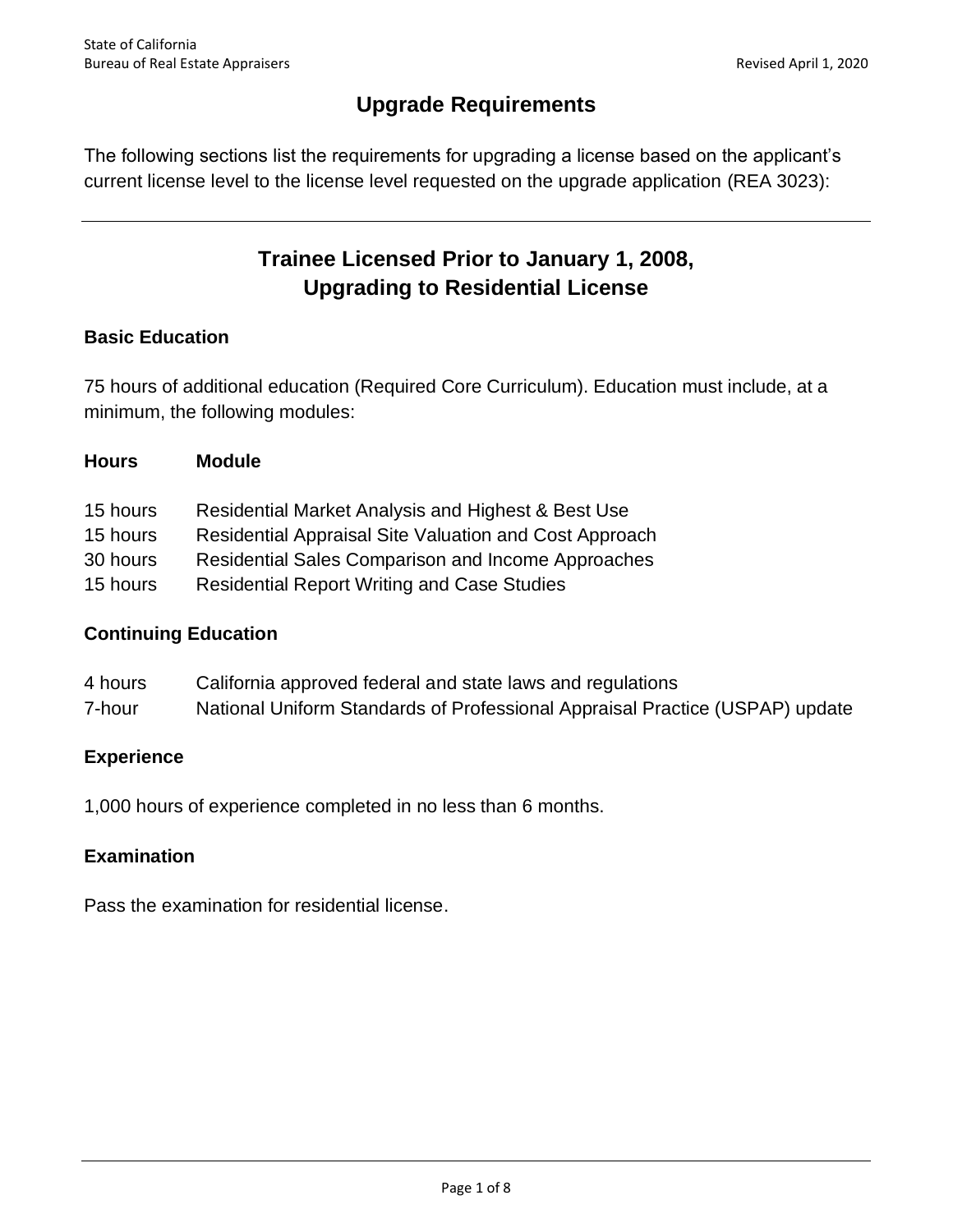# **Trainee Licensed After January 1, 2008, Upgrading to Residential License**

## **Basic Education**

 Trainee licenses issued after January 1, 2008 have met the minimum education (Required Core Curriculum) requirements of a residential license.

### **Continuing Education**

 4 hours California approved federal and state laws and regulations 7-hour National Uniform Standards of Professional Appraisal Practice (USPAP) update

#### **Experience**

1,000 hours of experience completed in no less than 6 months.

### **Examination**

Pass the examination for residential license.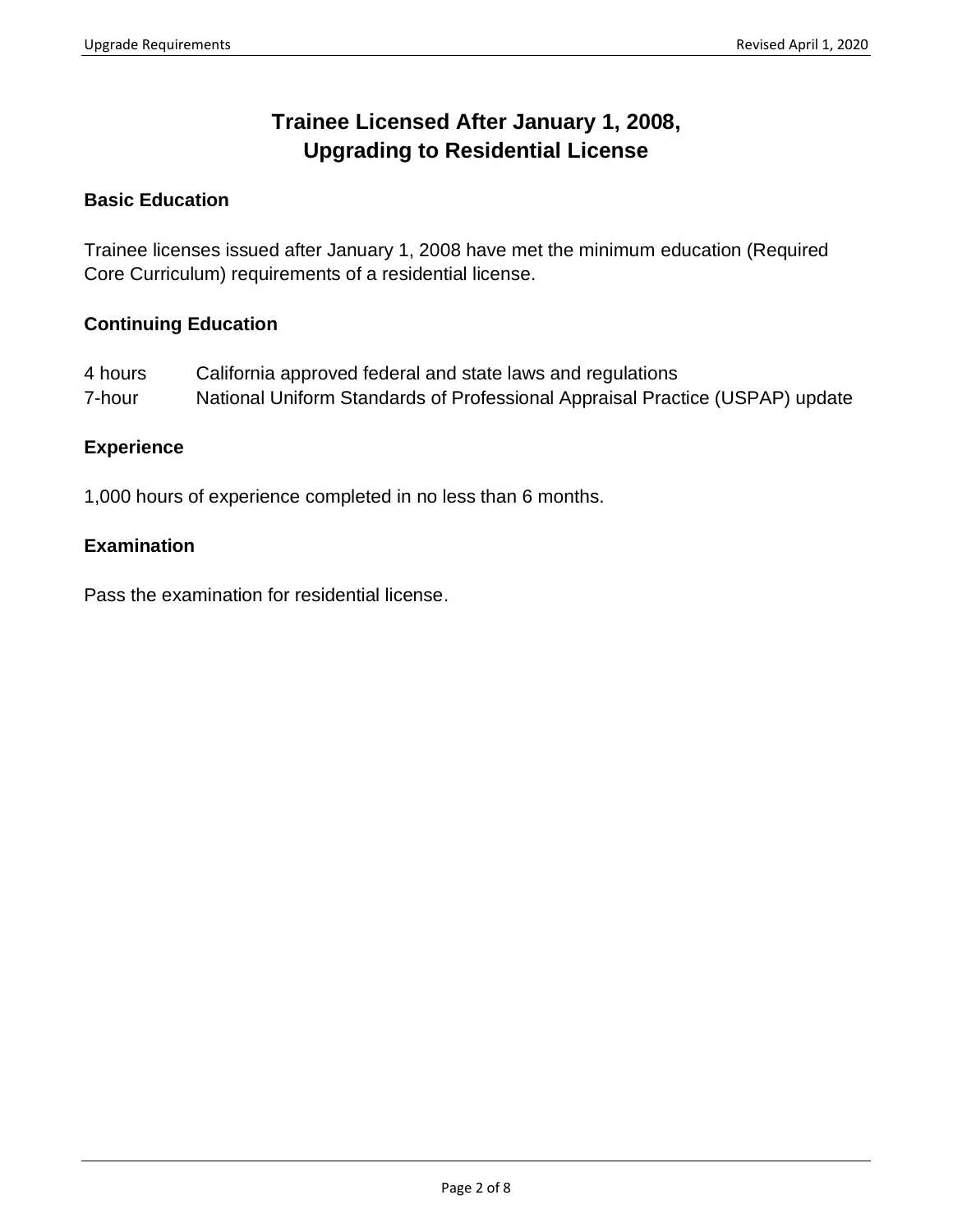# **Trainee Licensed Prior to January 1, 2008, Upgrading to Certified Residential License**

## **Basic Education**

 125 hours of additional Education (Required Core Curriculum) and completing one of the college level education options listed on the last page of this document**\***. Education must include, at a minimum, the following modules:

| <b>Module</b> |
|---------------|
|               |

| 15 hours | Residential Market Analysis and Highest & Best Use        |
|----------|-----------------------------------------------------------|
| 15 hours | Residential Appraisal Site Valuation and Cost Approach    |
| 30 hours | <b>Residential Sales Comparison and Income Approaches</b> |
| 15 hours | <b>Residential Report Writing and Case Studies</b>        |
| 15 hours | Statistics, Modeling and Finance                          |
| 15 hours | <b>Advanced Residential Applications and Case Studies</b> |
| 20 hours | <b>Appraisal Subject Matter Electives</b>                 |

## **Continuing Education**

- 4 hours California approved federal and state laws and regulations
- 7-hour National Uniform Standards of Professional Appraisal Practice (USPAP) update

### **Experience**

1,500 hours of experience completed in no less than 12 months.

### **Examination**

Pass the examination for certified residential license.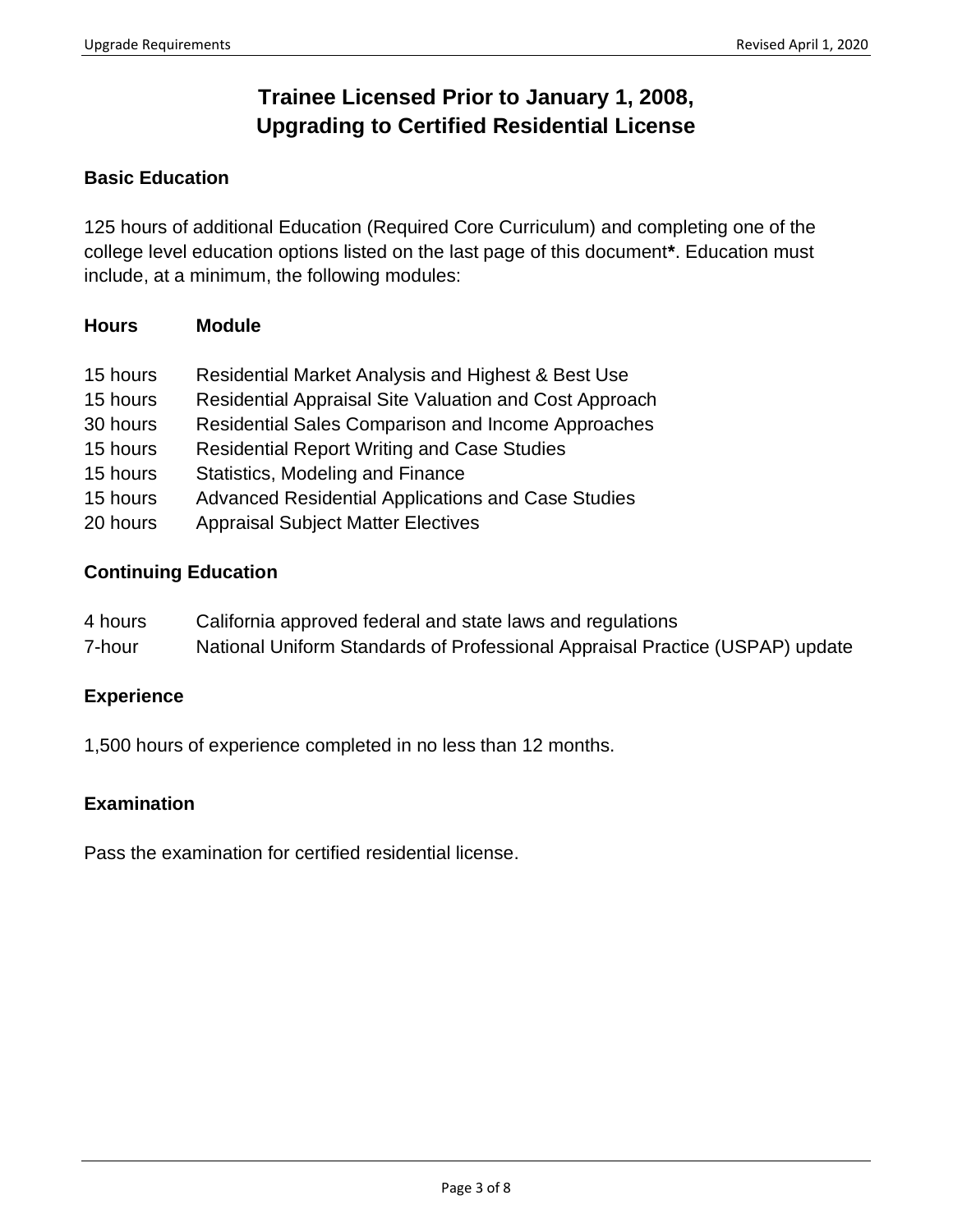# **Trainee Licensed After January 1, 2008, or Residential Upgrading to Certified Residential License**

# **Basic Education**

 50 hours of additional acceptable education (Required Core Curriculum) and completing one of the college level education options listed on the last page of this document**\***. Education must include, at a minimum, the following modules:

#### **Hours Module**

| 15 hours | Statistics, Modeling and Finance                   |
|----------|----------------------------------------------------|
| 15 hours | Advanced Residential Applications and Case Studies |
| 20 hours | <b>Appraisal Subject Matter Electives</b>          |

#### **Continuing Education**

| 4 hours | California approved federal and state laws and regulations                   |
|---------|------------------------------------------------------------------------------|
| 7-hour  | National Uniform Standards of Professional Appraisal Practice (USPAP) update |

#### **Experience**

1,500\* hours of experience completed in no less than 12 months.

### **Examination**

Pass the examination for certified residential license.

\* Hours from previous approved logs may count towards hours needed.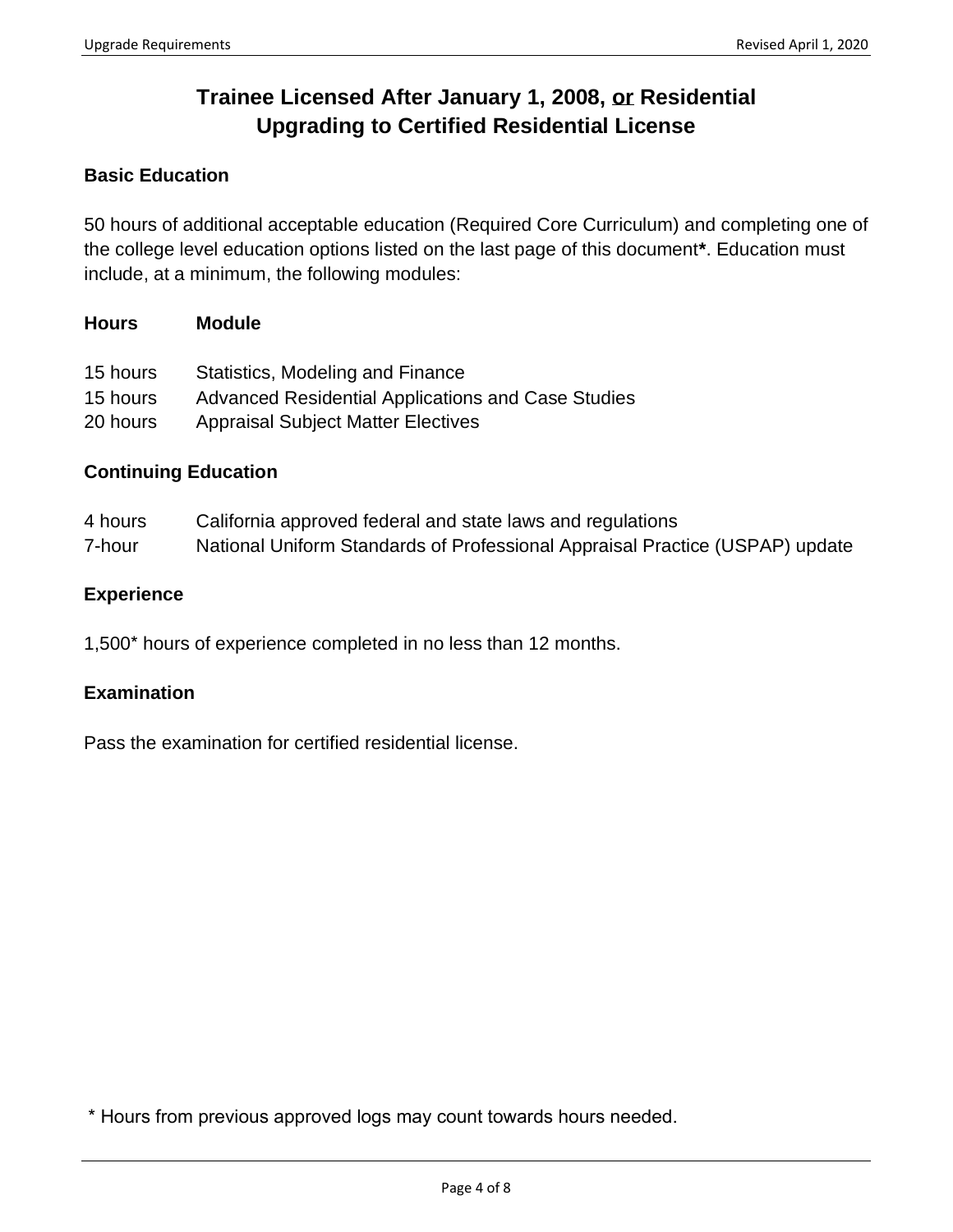# **Trainee Licensed Prior to January 1, 2008, Upgrading to Certified General License**

## **Basic Education**

 225 hours of additional education (Required Core Curriculum) and evidence of a bachelor's degree or higher from an accredited college or university. Education must include, at a minimum, the following modules:

## **Hours Module**

| 15 hours | <b>Statistics, Modeling and Finance</b>                  |
|----------|----------------------------------------------------------|
| 30 hours | General Market Analysis and Highest & Best Use           |
| 30 hours | General Appraiser Sales Comparison Approach              |
| 30 hours | General Appraiser Site Valuation and Cost Approach       |
| 60 hours | General Appraiser Income Approach                        |
| 30 hours | <b>General Appraiser Report Writing and Case Studies</b> |
| 30 hours | <b>Appraisal Subject Matter Electives</b>                |

### **Continuing Education**

- 4 hours California approved federal and state laws and regulations
- 7-hour National Uniform Standards of Professional Appraisal Practice (USPAP) update

### **Experience**

 3,000 hours of experience completed in no less than of 18 months. At least 1,500 hours must be experience in non-residential properties.

### **Examination**

Pass the examination for certified general license.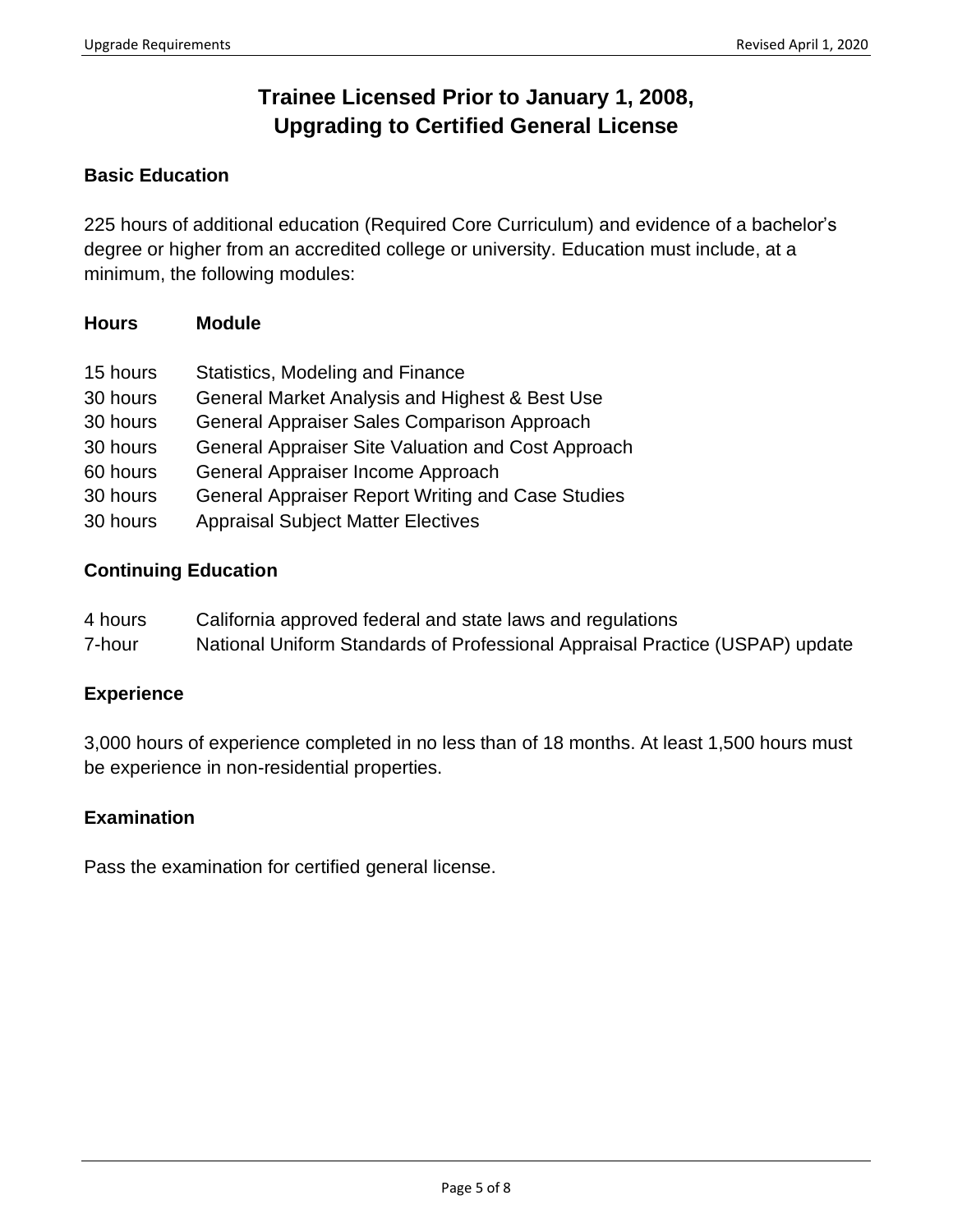# **Trainee Licensed After January 1, 2008; or Residential Upgrading to Certified General License**

## **Basic Education**

 150 hours of additional education (Required Core Curriculum) and evidence of a bachelor's degree or higher from an accredited college or university. Education must include, at a minimum, the following modules:

## **Hours Module**

| 15 hours | Statistics, Modeling and Finance                         |
|----------|----------------------------------------------------------|
| 15 hours | General Market Analysis and Highest & Best Use           |
| 15 hours | General Appraiser Sales Comparison Approach              |
| 15 hours | General Appraiser Site Valuation and Cost Approach       |
| 45 hours | General Appraiser Income Approach                        |
| 15 hours | <b>General Appraiser Report Writing and Case Studies</b> |
| 30 hours | <b>Appraisal Subject Matter Electives</b>                |

### **Continuing Education**

- 4 hours California approved federal and state laws and regulations
- 7-hour National Uniform Standards of Professional Appraisal Practice (USPAP) update

### **Experience**

3,000\* hours of experience completed in no less than 18 months. At least 1,500 hours must be experience in non-residential properties.

### **Examination**

Pass the examination for certified general license.

\* Hours from previous approved logs may count towards hours needed.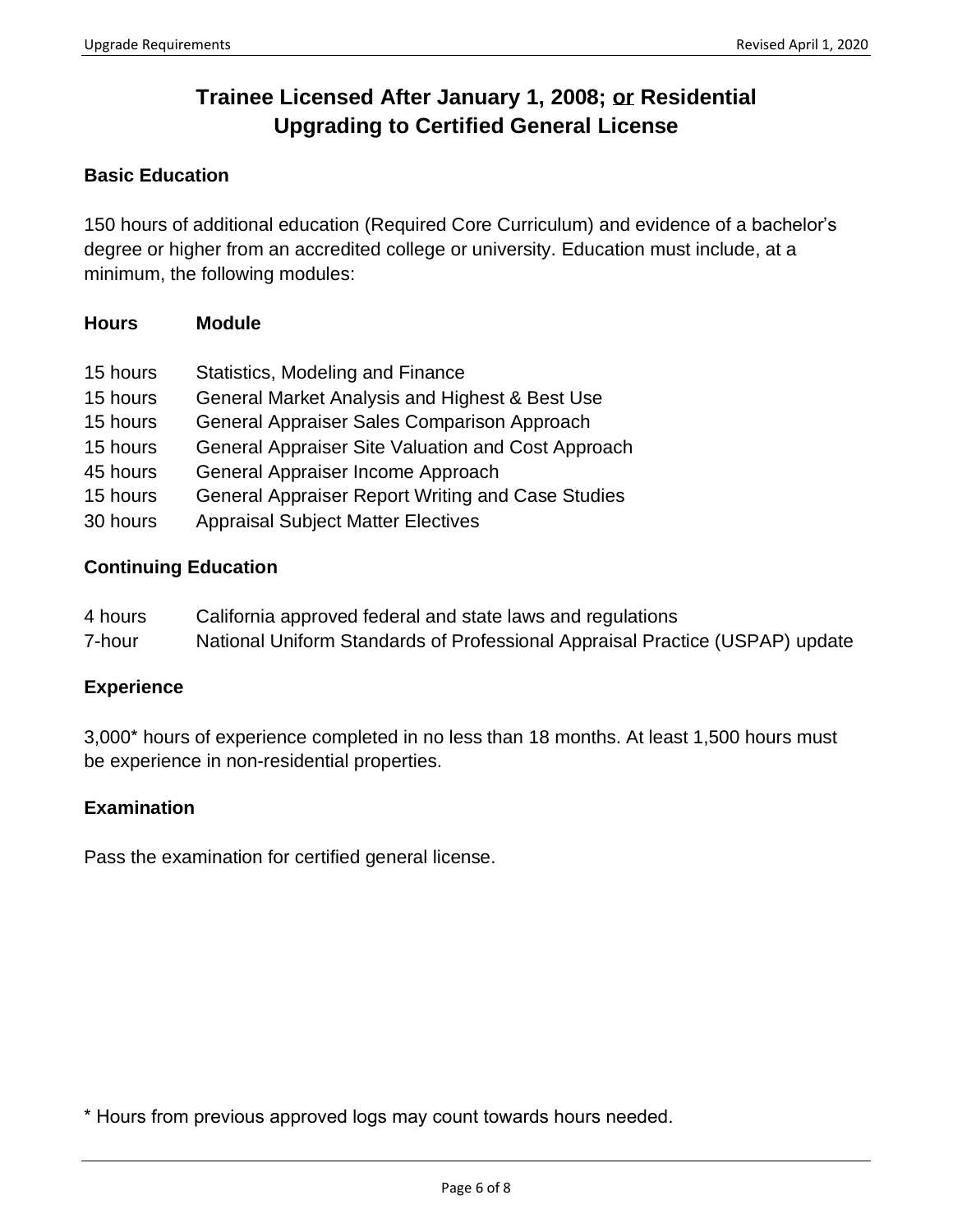# **Certified Residential Upgrading to Certified General**

### **Basic Education**

 100 hours of additional education (Required Core Curriculum) and evidence of a bachelor's degree or higher from an accredited college or university. Education must include, at a minimum, the following modules:

| <b>Hours</b> | <b>Module</b>                                            |
|--------------|----------------------------------------------------------|
| 15 hours     | General Market Analysis and Highest & Best Use           |
| 15 hours     | General Appraiser Sales Comparison Approach              |
| 15 hours     | General Appraiser Site Valuation and Cost Approach       |
| 45 hours     | General Appraiser Income Approach                        |
| 10 hours     | <b>General Appraiser Report Writing and Case Studies</b> |

#### **Continuing Education**

- 4 hours California approved federal and state laws and regulations
- 7-hour National Uniform Standards of Professional Appraisal Practice (USPAP) update

#### **Experience**

3,000\* hours of experience completed in no less than 18 months. At least 1,500 hours must be experience in non-residential properties.

#### **Examination**

Pass the examination for certified general license.

\* Hours from previous approved logs may count towards hours needed.